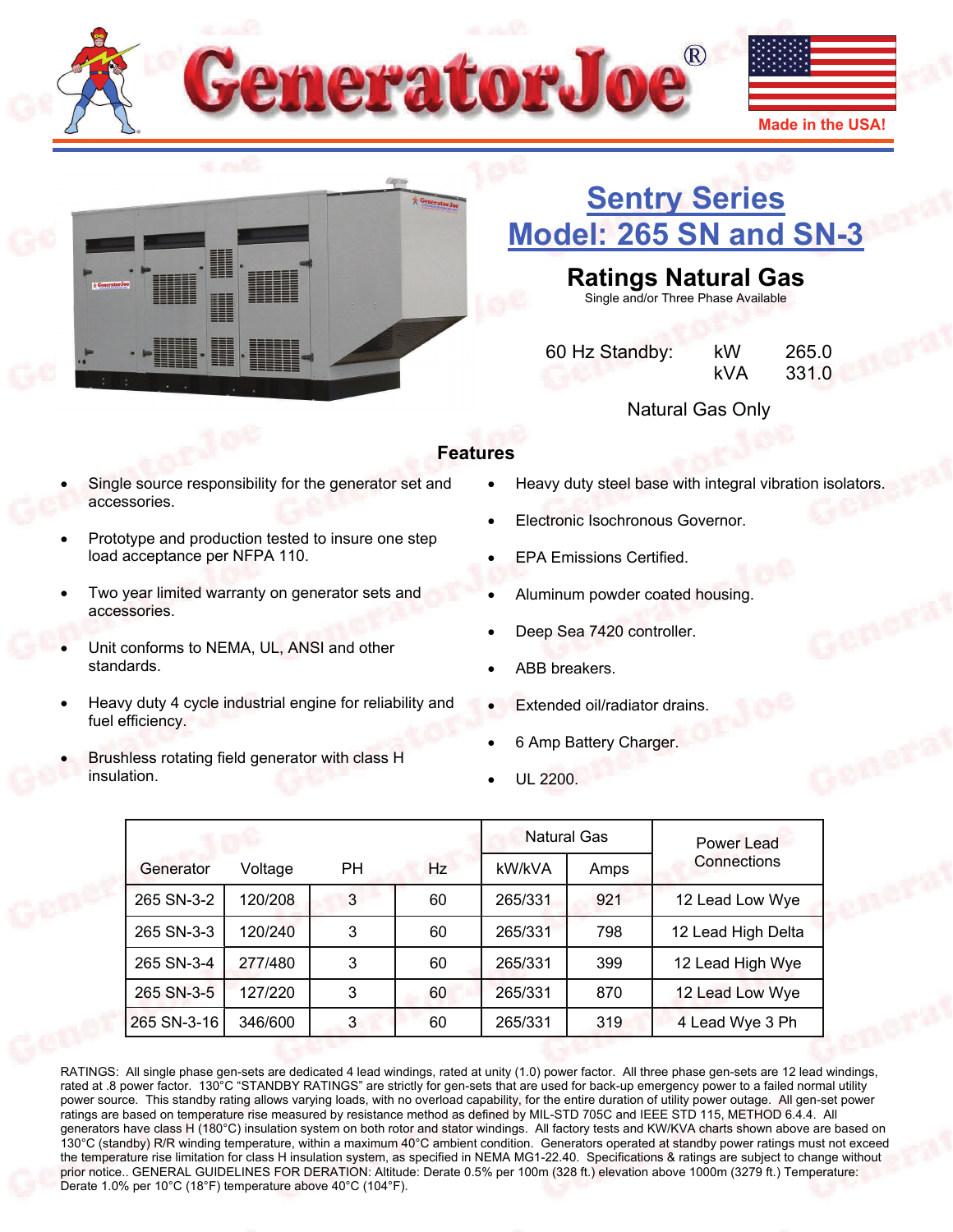#### **ENGINE**

| Manufacturer  Power Solutions Inc. (PSI)                      |  |
|---------------------------------------------------------------|--|
| Model and TypeHeavy Duty 14.6LTCAC, 4 cycle                   |  |
| Aspiration Turbocharged / Charged Air Cooled                  |  |
| Cylinder Arrangement  8 Cylinders, V-8                        |  |
| Displacement Cu. In. (Liters) 892 (14.6)                      |  |
| Bore & Stroke In. (Cm.)5.04 x 5.59 (12.8 x 14.2)              |  |
|                                                               |  |
| Main Bearings & Style  10, Precision Half-Shell               |  |
|                                                               |  |
|                                                               |  |
|                                                               |  |
|                                                               |  |
|                                                               |  |
| Frequency Reg. (no load-full load) Isochronous                |  |
|                                                               |  |
|                                                               |  |
|                                                               |  |
| Piston Speed, ft/min (m./min) 1677 (511)                      |  |
| Max Power, bhp (kwm) Standby/NG 402 (300)                     |  |
| Ltd. Warranty Period . 12 Months or 2000 hrs., first to occur |  |
|                                                               |  |

#### **FUEL SYSTEM \_\_\_\_\_\_\_\_\_\_\_\_\_\_\_\_\_\_\_\_\_\_\_\_\_\_\_\_\_\_\_\_\_**

Type ...................................... NAT. GAS, Vapor Withdrawal Fuel Pressure (kpa), in. H2O\* ................................ (1.74), 7" Secondary Fuel Regulator ....................... NG Vapor System Auto Fuel Lock-Off Solenoid ................ Standard on all sets Fuel Supply Inlet Line ........................................ (2) 2" NPTF \* Measured at gen-set fuel inlet, downstream of any dry fuel accessories.

#### **FUEL CONSUMPTION**

| <b>NAT. GAS: FT<sup>3</sup>/HIR (M<sup>3</sup>/HIR)</b> | <b>STANDBY</b>    |  |
|---------------------------------------------------------|-------------------|--|
| 1000% LOAD                                              | 277822 ((778.77)) |  |
| 7759% ILOAND                                            | 211668 ((611.44)) |  |
| 50% LOAD                                                | 115222(443.11)    |  |
| $NG = 10000$ BITU $X$ FT <sup>33</sup> = Total BITU/HIR |                   |  |

#### **OIL SYSTEM**



#### **ELECTRICAL SYSTEM \_\_\_\_\_\_\_\_\_\_\_\_\_\_\_\_\_\_\_\_\_\_\_\_\_\_**

Ignition System ..................................................... Electronic Eng. Alternator/Starter: …24 VDC, negative ground, 45 amp/hr. Recommended battery to -18°C (0° F): ...(2) 12 VDC, BC# 31, Max. Dimensions: 14"lg x 6 3/4" wi x 10" hi, with standard round posts. Min output 1000 CCA. Battery tray (max. dim. at 15"lg x 7"wi). This model has (2) battery trays, (2) hold down straps, (2) sets of battery cables, and (1) battery charger. Installation of (2) 12VDC starting batteries connected in series for 24VDC output is required, with possible higher AMP/HR rating, as described above, if the normal environment temperature averages -13° F (-25°C) or cooler.

#### **COOLING SYSTEM**

|                                           | Type of System Pressurized, closed recovery                              |
|-------------------------------------------|--------------------------------------------------------------------------|
|                                           | Coolant Pump  Pre-lubricated, self-sealing                               |
|                                           | Cooling Fan Type (no. of blades) Pusher (12)                             |
|                                           |                                                                          |
|                                           | Ambient Capacity of Radiator °F (°C) 125 (51.6)                          |
|                                           | Engine Jacket Coolant Capacity Gal (L) 9.5 (43.2)                        |
|                                           | Radiator Coolant Capacity Gal.(L)50.0 (227.3)                            |
| Maximum Restriction of Cooling Air Intake |                                                                          |
|                                           | and discharge side of radiator in. $H20$ (kpa)  0.5 (.125)               |
|                                           | Water Pump Capacity gpm (L/min)180 (680)                                 |
|                                           | Heat Reject Coolant: Btu/min (kw)16,189 (284)                            |
|                                           | Low Radiator Coolant Level ShutdownStandard                              |
|                                           | Note: Coolant temp. shut-down switch setting at 230°F (110°C) with 50/50 |
| (water/antifreeze) mix.                   |                                                                          |

#### **COOLING AIR REQUIREMENTS**

| Combustion Air, cfm (kg/hr)532 (1064)                   |  |
|---------------------------------------------------------|--|
| Radiator Air Flow cfm (m <sup>3</sup> /min)30,000 (849) |  |
| Heat Rejected to Ambient:                               |  |
|                                                         |  |
|                                                         |  |

#### **EXHAUST SYSTEM**

| Exhaust Outlet Size. | $(2)$ 4"                                      |
|----------------------|-----------------------------------------------|
|                      | Max. Back Pressure in. hg (KPA) 3.0 (10.2)    |
| Exhaust Flow, at     | rated kw: cfm $(m^3)$                         |
|                      | min)  2521 (71.3)                             |
| Exhaust Temp.,       | at rated kw: ${}^{\circ}$ F ( ${}^{\circ}$ C) |
|                      | 1382 (750)                                    |
| Engines are EPA      | certified for Natural                         |
| Gas.                 |                                               |
|                      |                                               |
|                      |                                               |
|                      |                                               |

## **GeneratorJoe**

**Santa Rosa, CA 95405 4723 Muirfield Court Fax: 707 542-2227 Phone: 707 542-2224 Web: [www.generatorjoe.net](http://www.generatorjoe.net) Email: [sales@generatorjoe.net](mailto:sales@generatorjoe.net?subject=Your%20products)**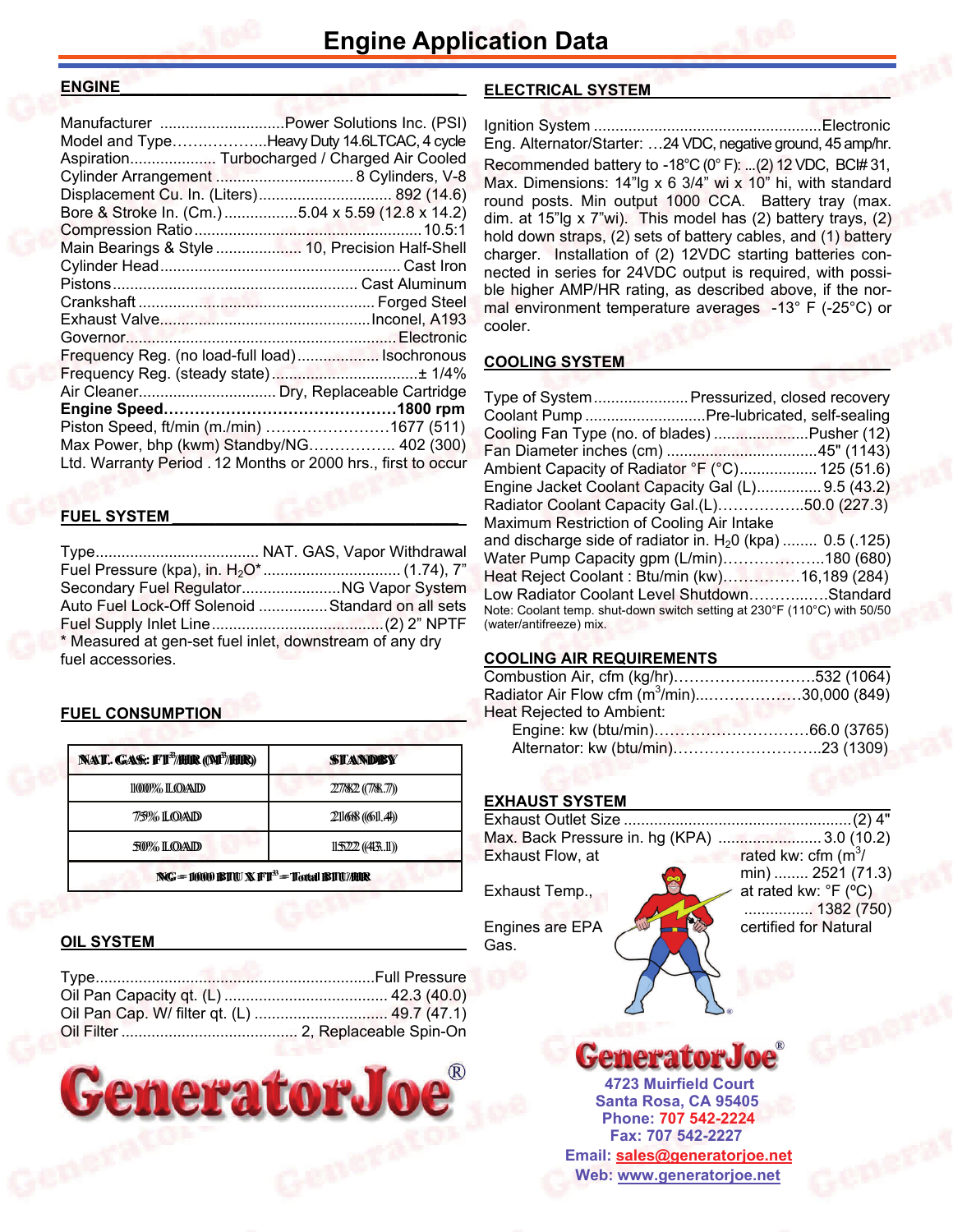## **AC Alternator Specifications**

**STANDARDS:** Marathon MagnaPlus and MagnaMax generators meet UL Listed Electric Generator, American and other international standards such as: NEMA MG1-22, BS5000, CAS C22.2, IEC 34-1 AND VDE 0530. Other standards and certifications can be considered upon request. (Both MagnaPlus & MagnaMax series are built with NEMA Class H Insulation materials or better which are normally rated at 190C degrees total temperature by NEMA however UL laboratories demands the total temperature be derated to a maximum of 160C total temperature when "UL LISTED").

**VOLTAGE REGULATOR:** SE350, supplied with standard MagnaPlus units and excitation system have solid state voltage build-up, encapsulated for humidity and abrasion protection, 1% regulation, volts per hertz operation, over excitation shutdown, stability adjust and built-in voltage adjustment.

PM300 (optional on MagnaPlus) Supplied with optional PMG excitation support have solid state voltage build-up, encapsulated for humidity and abrasion protection, 1% regulation, volts per hertz operation, over excitation shutdown, stability adjust and built-in voltage adjustment.

DVR2000E+ (optional for MagnaPlus) Standard on MagnaMax voltage regulator and PMG excitation support system are digital, microprocessor design with solid state voltage build-up, encapsulated for humidity and abrasion protection, 1/4% regulation, true volts per hertz operation with adjustable cut in, loss of sensing continuity shutdown,

PMG Excitation Support System (Standard on MagnaMax) Optional for MagnaPlus, permanent magnet generator excitation support system, minimum short circuit support current of 300% of the rating (250% for 50 hertz) for 10 seconds.

**INSULATION SYSTEM:** Meet UL1446, UL2200 requirements. Class H materials or better.

**MAIN ROTOR:** MagnaPlus main rotating field construction shall consisting of one piece, four pole laminations, incorporate amortisseur windings to facilitate parallel operation and application to voltage distorting loads. In addition, the amortisseur winding and field pole coil supports may be integrally die cast with the rotor laminations to form a unitized rotor core. The rotating assembly shall be dynamically balanced to less than 2 mils -peak-to-peak-displacement, and shall be designed to have an over speed withstand of 125% of rated speed for 15 minutes when operating at stable rated operating temperature.

**VERIFICATION OF PERFORMANCE:** (MagnaPlus series) All certified performance and temperature rise test data submitted by generator manufacturer are to be the result of the actual test of the same or duplicate generators. Temperature rise data shall be the result of loaded, rated power factor heat runs at the rated voltage and hertz. All performance testing shall be done in accordance with MIL-STD-705 and/or IEEE Standard-115. Generators are manufactured using production procedures & quality

## **Deep Sea 7420 Digital Controller**



auto start mains (utility) controller includes a backlit LCD display which continuously displays the status of the engine and generator at all times.

outputs • test buttons for: stop/reset • manual mode • maximized system examples well-time. The 7420 controller will also monitor speed, frequency, voltage, current, oil pressure, coolant temp., and fuel levels. These modules have been designed to display warning and shut down status. It also includes: (11) configurable inputs alerts ● (8) configurable outputs alerts ● voltage monitoring ● mains (utility) failure detection ● (250) event logs ● configurable timers ● automatic shutdown or warning during fault detection • remote start (on load) ● engine preheat ● advanced metering capability ● hour meter ● text LCD displays ● protected solid state auto mode ● lamp test ● start button ● power monitoring (kWh, kVAr, kVAh, kVArh).



The 7420 controller is an This controller includes the 7420 expansion features including RS232, RS484 (using MODBUS-RTU/TCP), failure module for single direct USB connection with PC, expansion optioned using gen-set applications. This DSENet for remote annunciation and remote relay interfacing for a distance of up to 3300FT. The controller software is freely downloadable from the internet and allows monitoring with direct USB cable, LAN, or by internet via the built in web interface.



Further expansion is available by adding the optional "WebNet" gateway interface module. This device will allow comprehensive monitoring of the generator via the cloud including identification, location, and status. Some advantages of this module include: reduced site visits and maintenance costs ● remote fuel management ● fault analysis ● asset tracking ● automatic system alerts ●

**Santa Rosa, CA 95405 4723 Muirfield Court Fax: 707 542-2227 Phone: 707 542-2224 Web: [www.generatorjoe.net](http://www.generatorjoe.net) Email: [sales@generatorjoe.net](mailto:sales@generatorjoe.net?subject=Your%20products)**